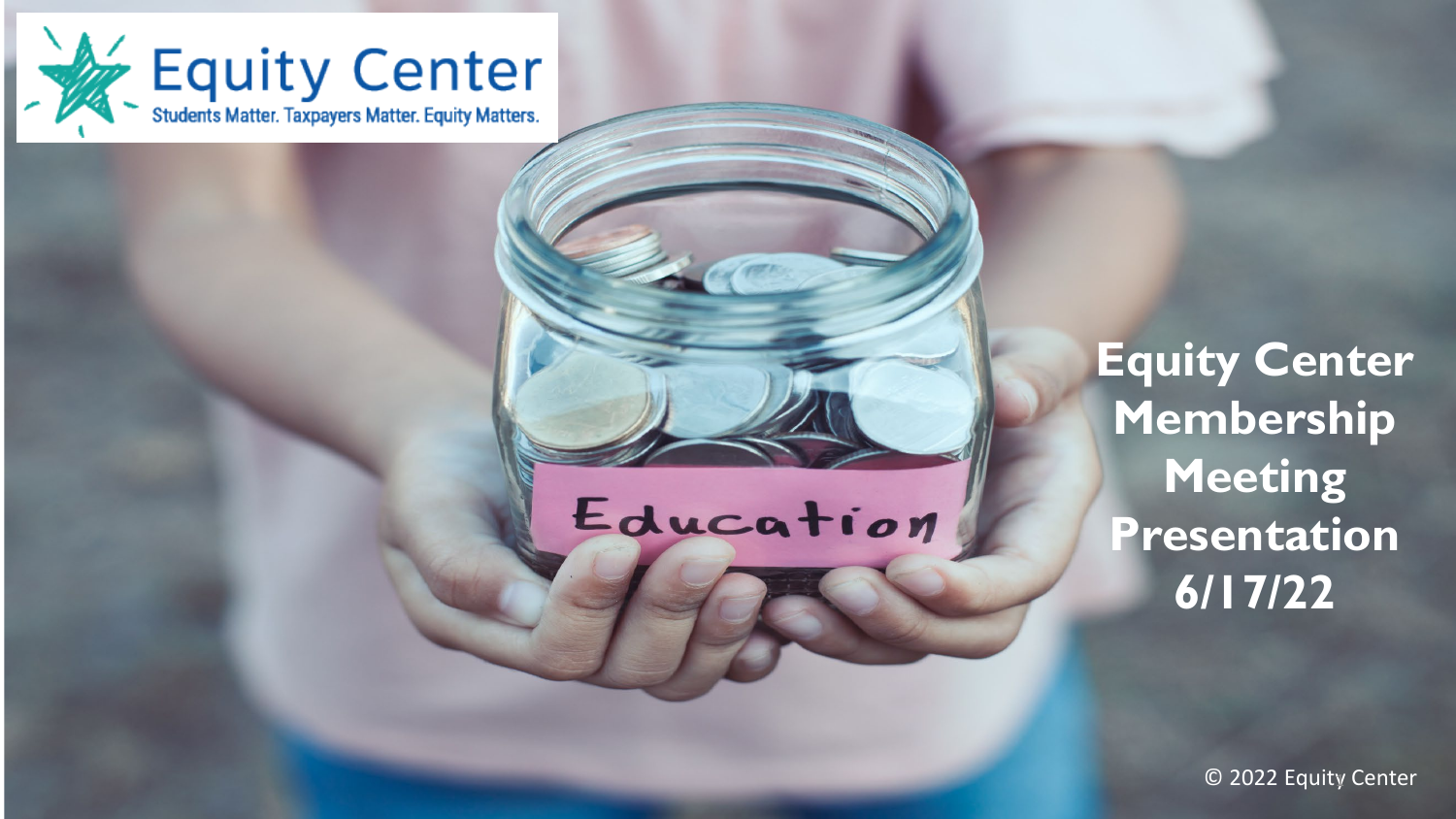## Gearing Up for the 2023 Regular Session

What Goals Still Need to be Met to Achieve an Equitable and Adequate Funding System?

- **We Need a Cost Adjustment (Driver) for the Basic Allotment**
- **We Need to Fix I&S/Facilities Funding**
- **We Need to Address These Additional Equity and Adequacy Issues:**
	- **Full Funding for School Security Costs**
	- **Local Fund Assignment as Opposed to Current Year Collections**
	- **Unequal CTRs**
	- **Full Tier 1 Entitlement for Some but not for All/LOHE Funding**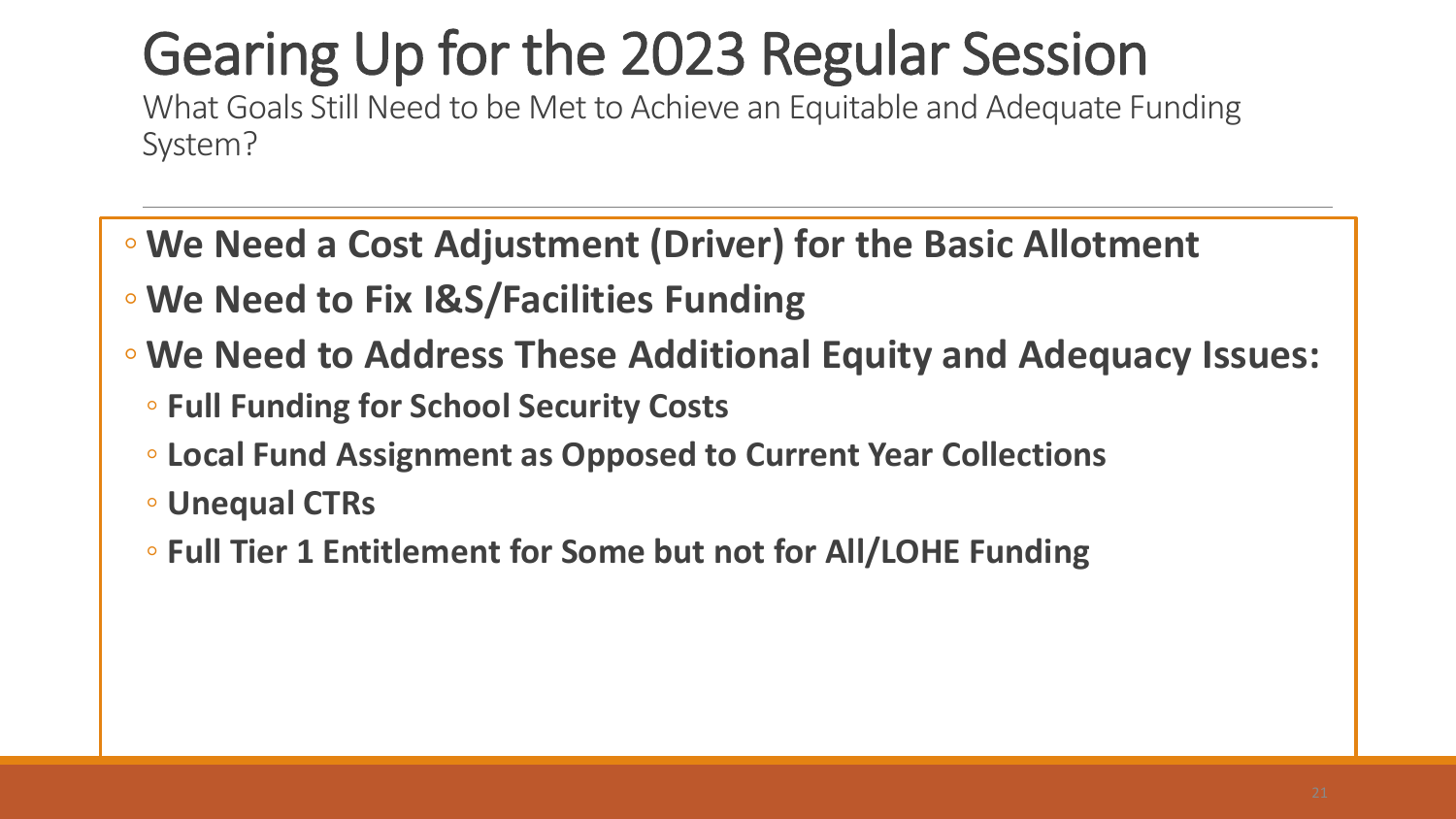## **88th Legislative Interim Session Report**

### **Governor Abbott**

Taxpayer Bill of Rights Parents' Bill of Rights

## **Interim charges**

## **Senate Finance**

Property tax reduction

#### **Texas Commission on Special Education Funding**

Three meetings to date Report to the legislature due by Dec. 31, 2022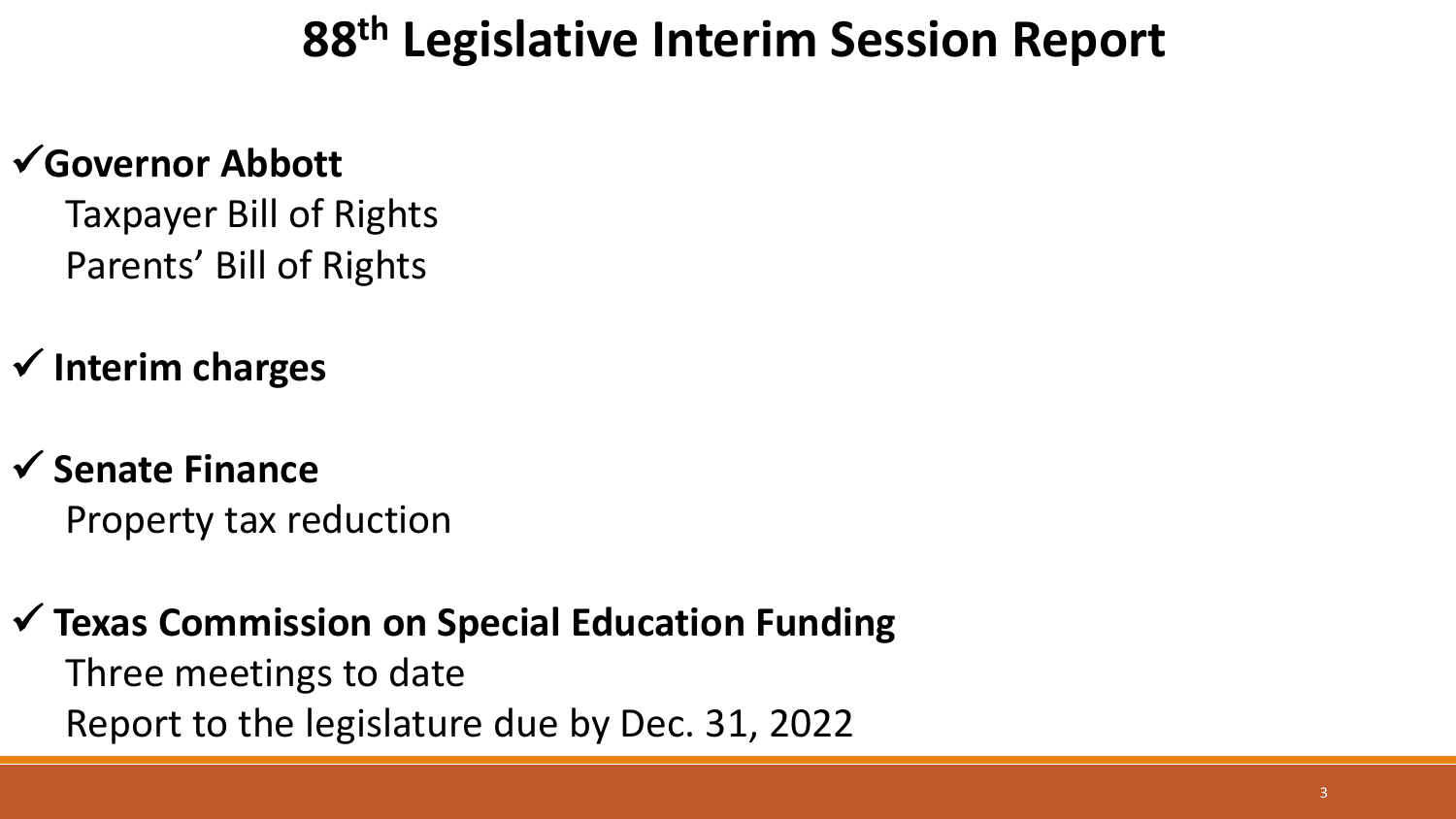## **88th Legislative Interim Session Report**

### **Texas Commission on Virtual Education**

Four meetings to date Eight additional meetings scheduled Report to the legislature due by Dec. 31, 2022

## **Disaster Penny**

#### **Revenue Watch**

Comptroller update and Biennial Revenue Estimate Population + Inflation: Legislative Budget Board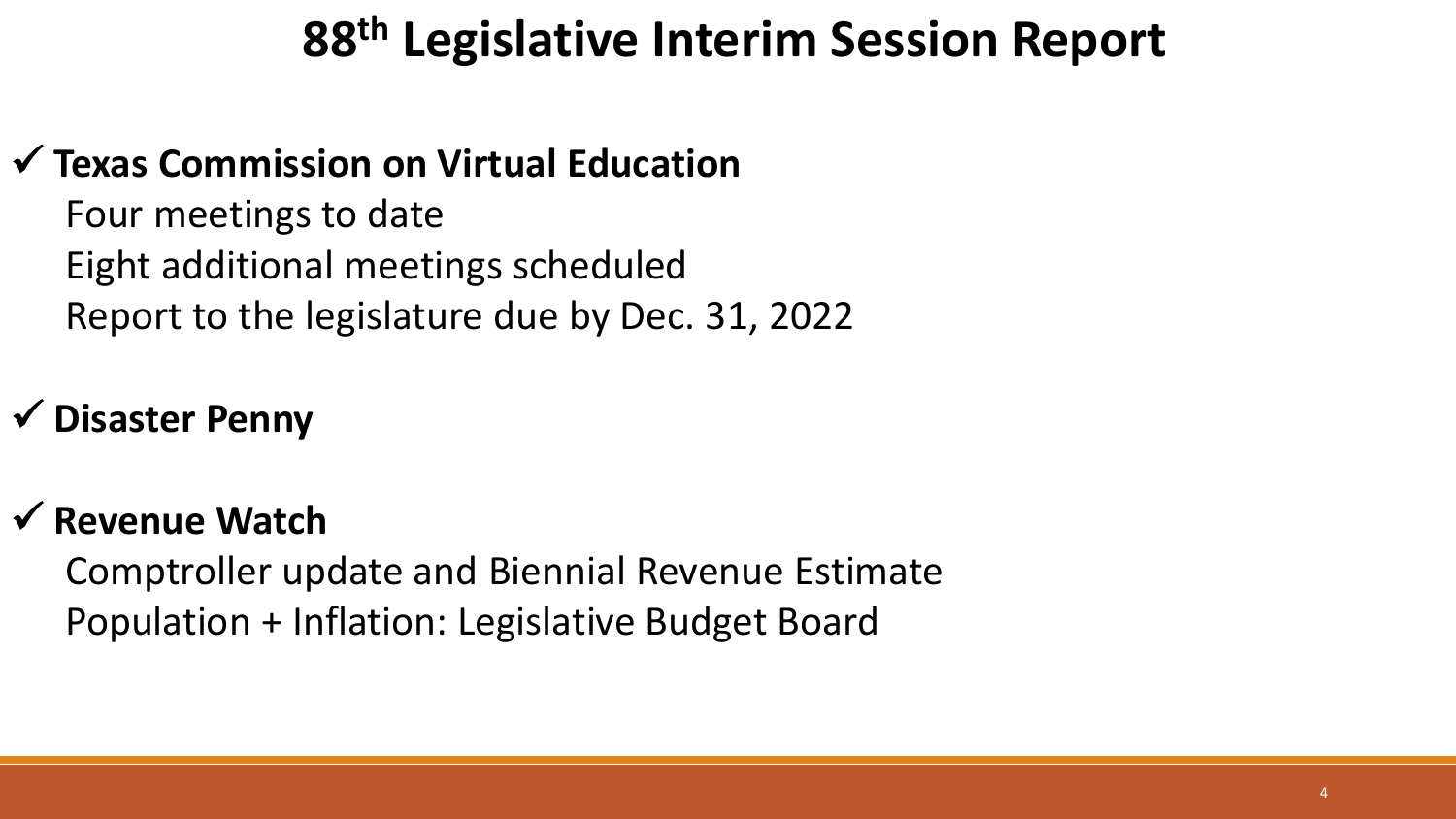

#### **FY 22 School Districts Revenues per WADA by M&O Tax Rate**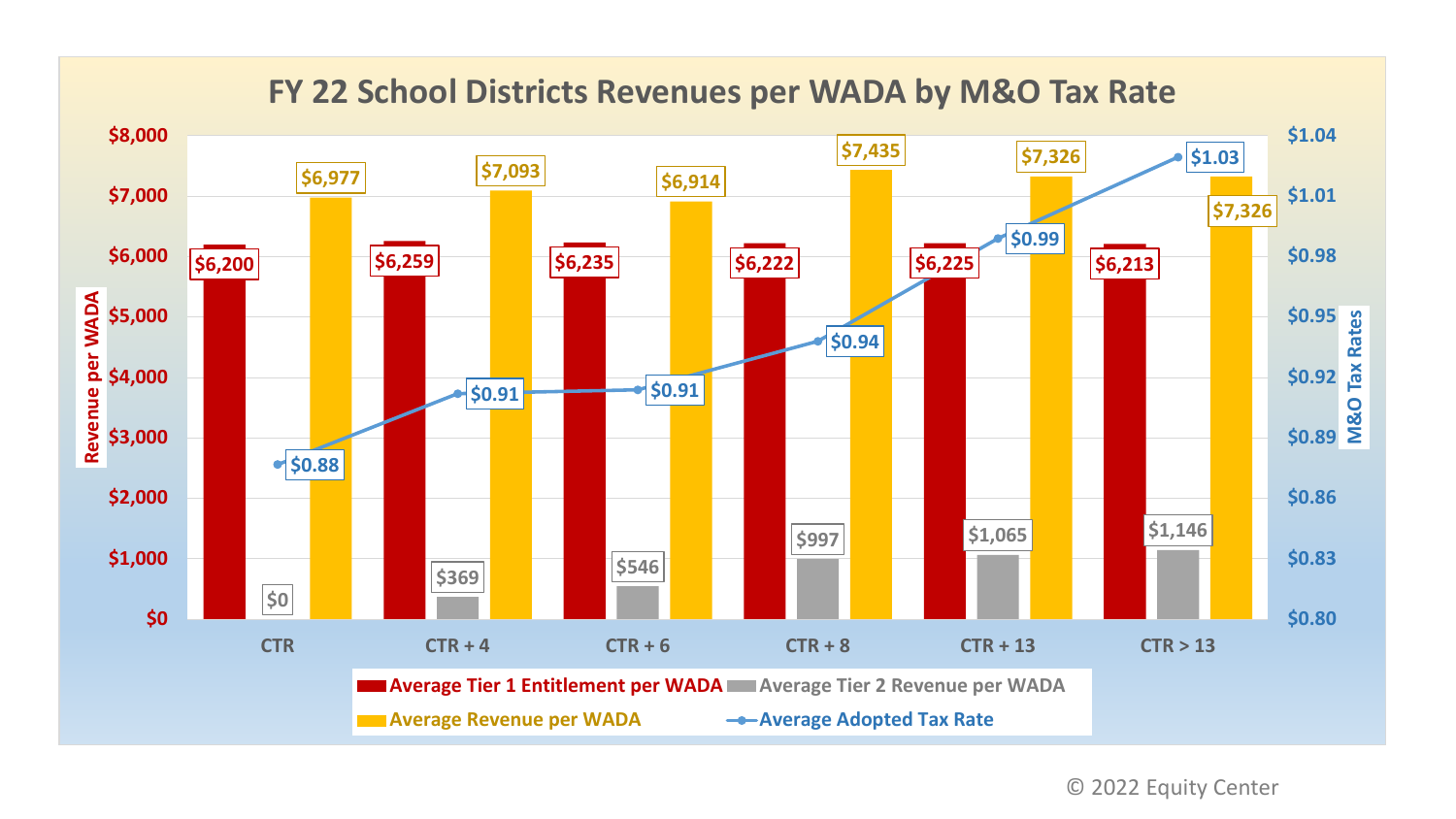#### **Basic Allotments--2006 through 2022**

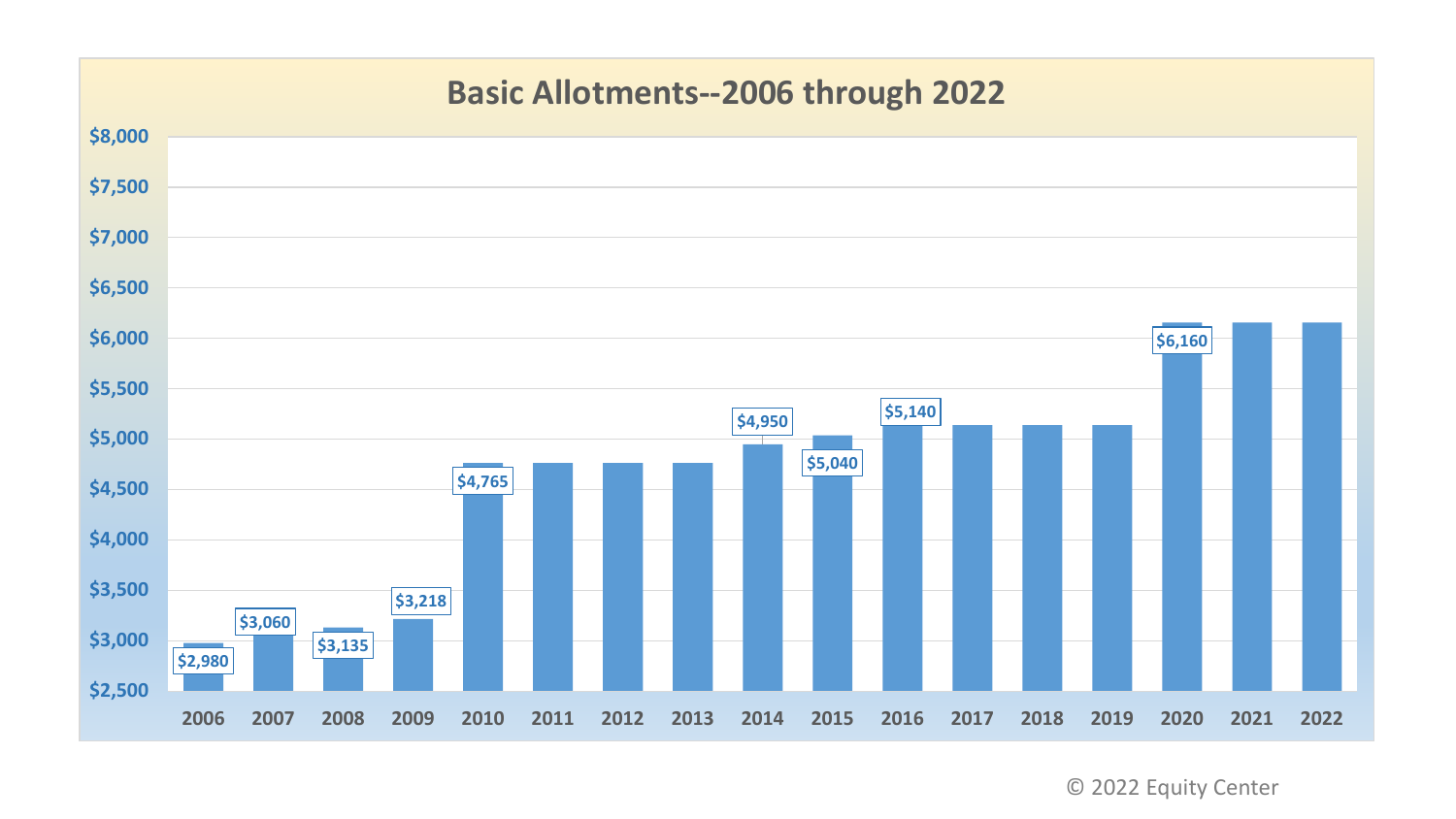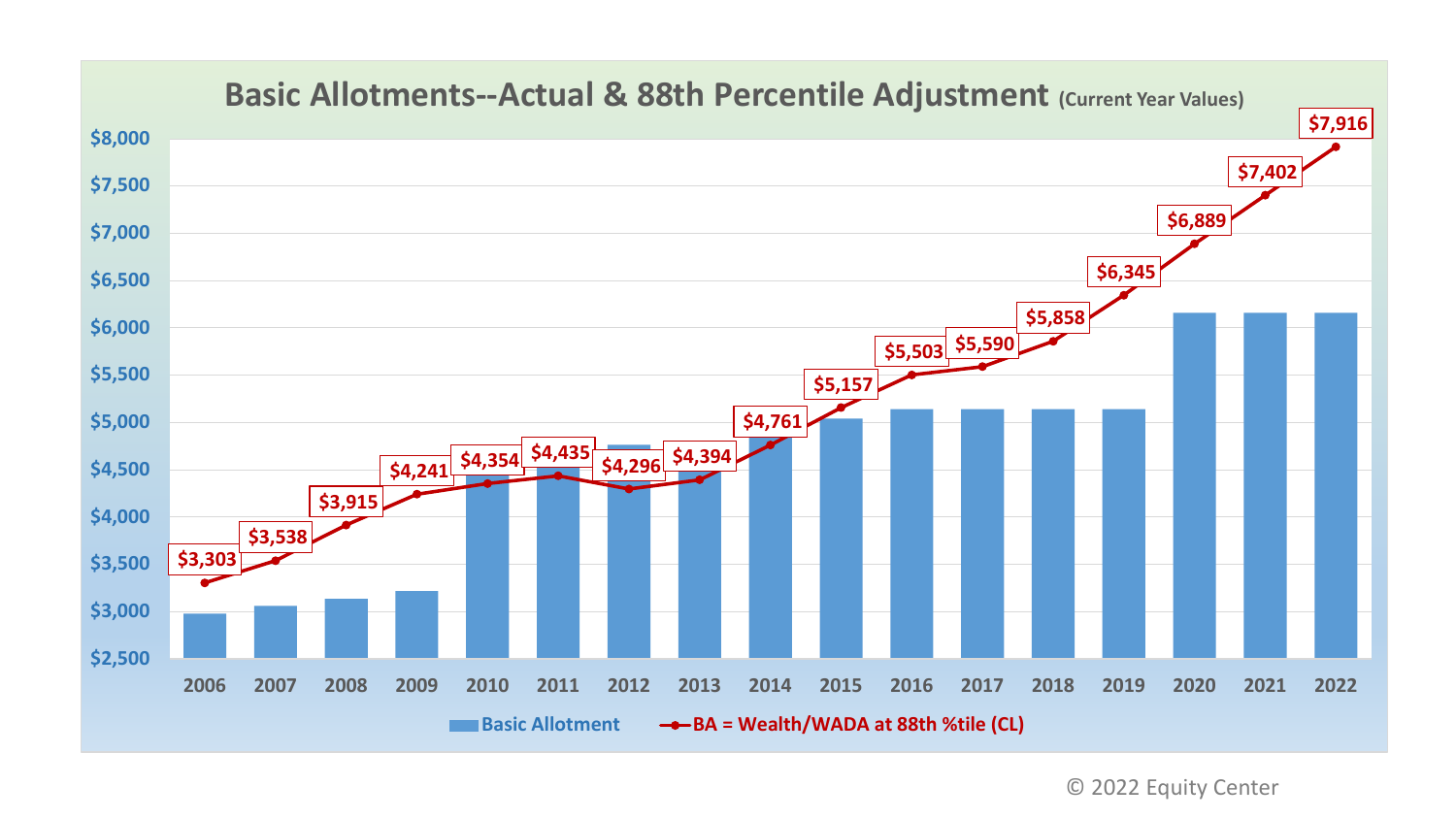

#### **Basic Allotment with Adjustment Factor--Consumer Price Index (CPI)**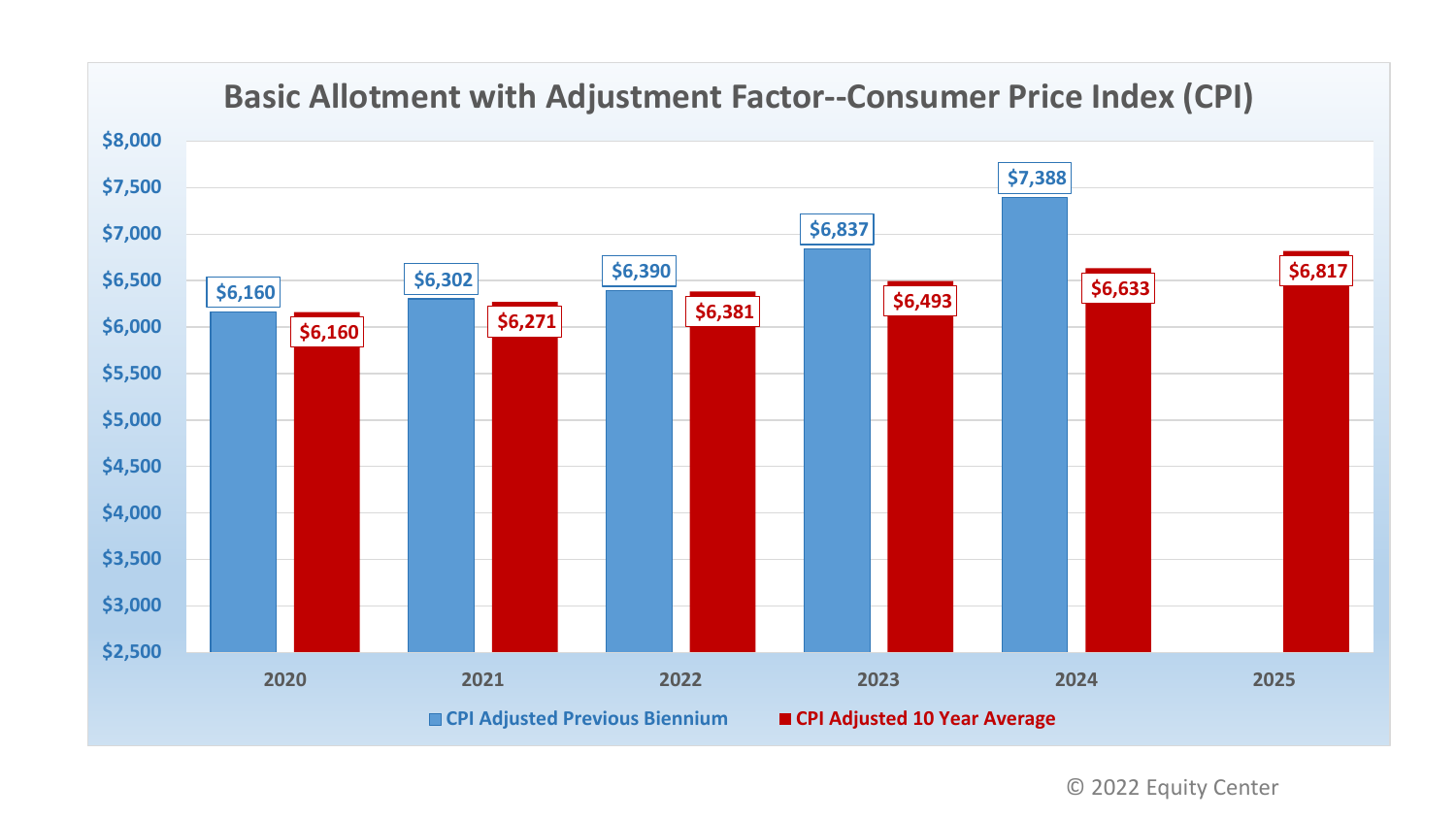#### **Comparison of EDA/IFA Funding Levels and Percent of ADA in Eligible Districts Statutorily Frozen at a \$35 Guaranteed Level vs. Original Equity Level Maintained**

**Guaranteed Level to Maintain Original Equity Access 2018 12:35 Statutory Guaranteed Level** 

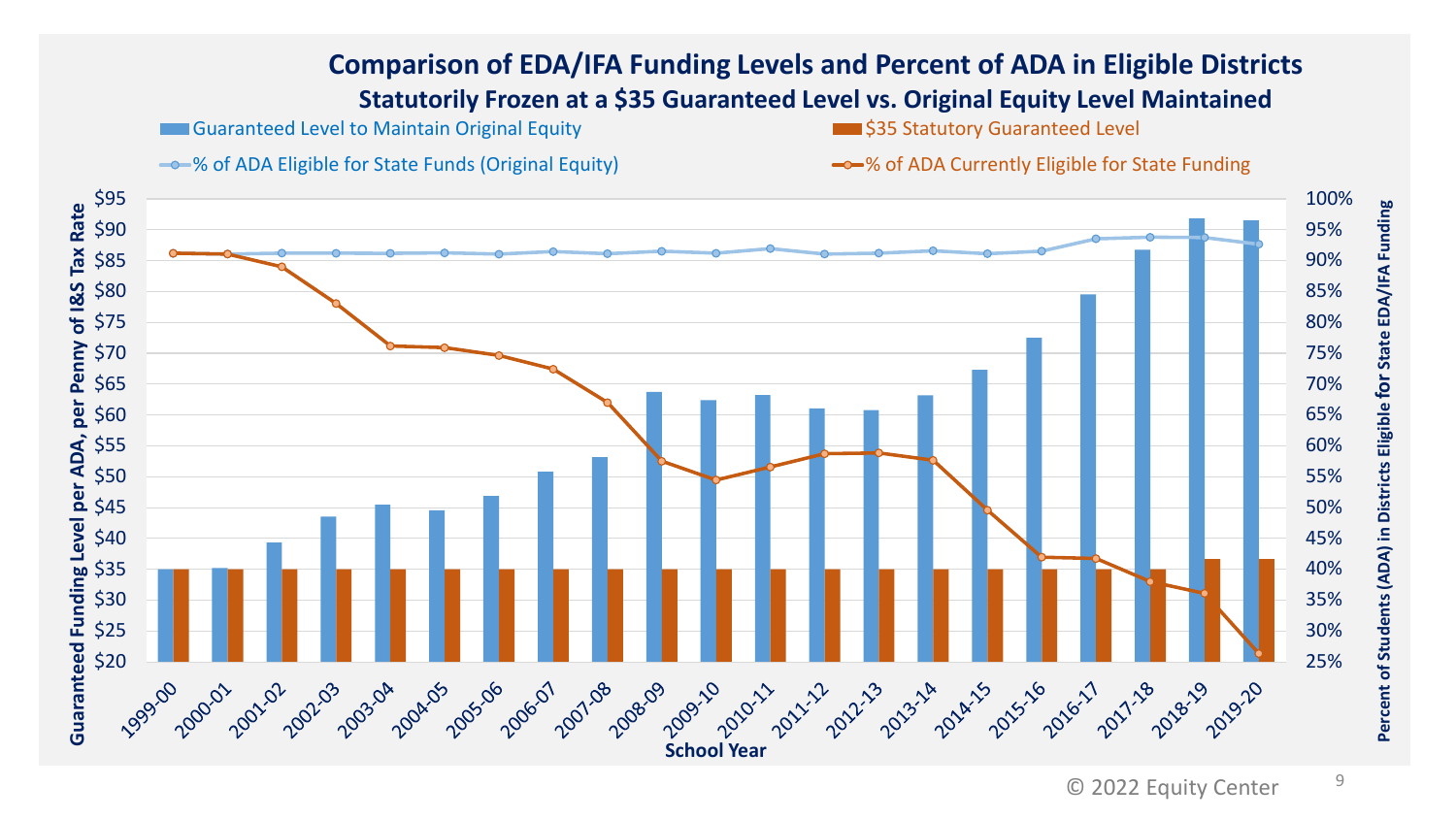#### **State & Local I&S Comparative Expenditures FY2000 & FY2020**

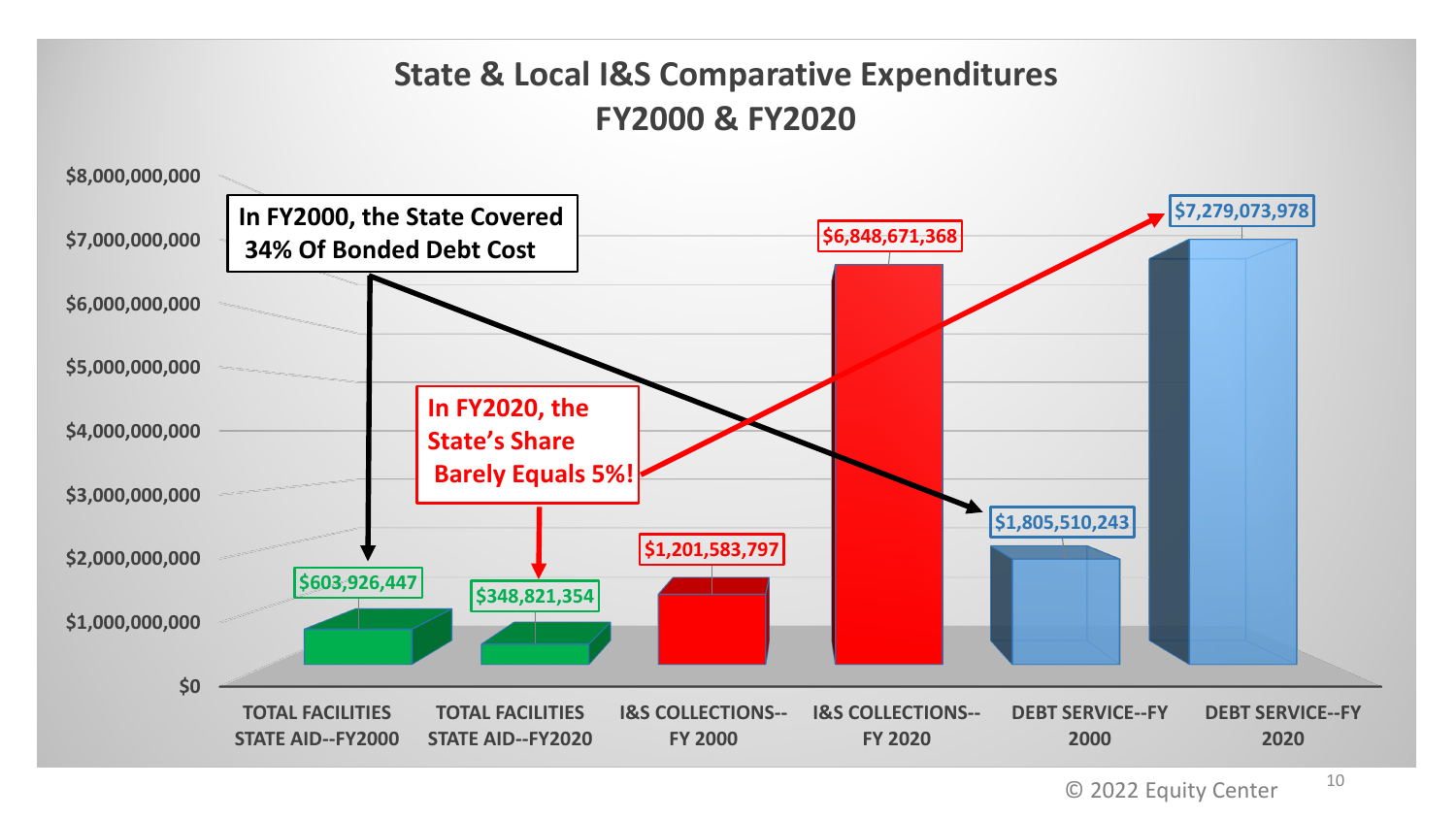#### **Comparative IFA/EDA Yields per Penny of Tax Effort**

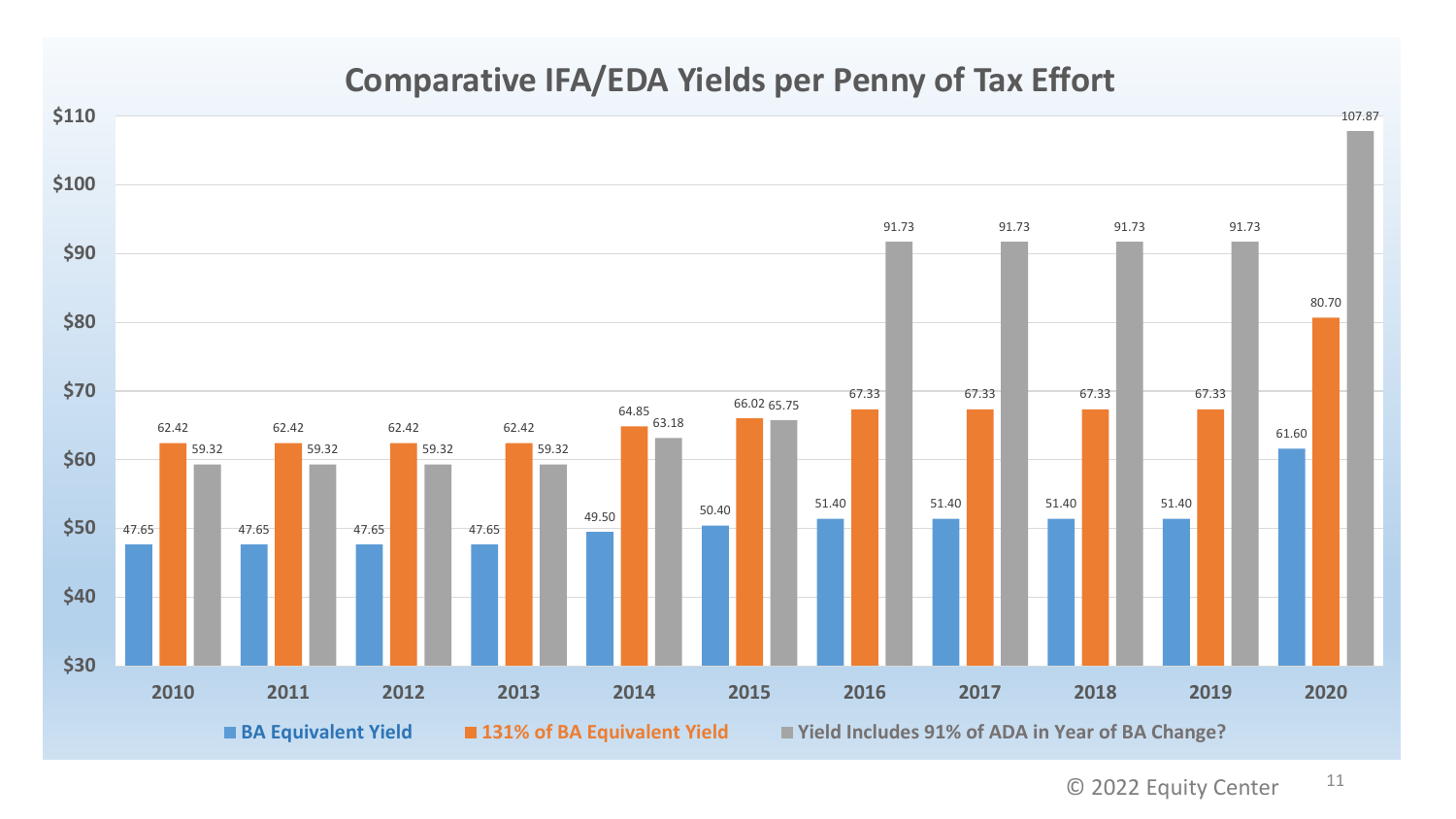| FY 22 School District Current Law ADA to Enrollment Comparisons |                        |                                            |                                    |                            |                                      |                                                           |
|-----------------------------------------------------------------|------------------------|--------------------------------------------|------------------------------------|----------------------------|--------------------------------------|-----------------------------------------------------------|
|                                                                 | <b>Total Revenue</b>   | <b>Revenue</b><br><b>Increase/Decrease</b> | <b>Districts</b><br><b>Gaining</b> | <b>Districts</b><br>Losing | <b>Districts</b><br><b>No Change</b> | % Increase/Decrease<br>from Current Law<br><b>Revenue</b> |
| <b>BA 6,160-Current</b><br>Law                                  | <b>\$45.64 Billion</b> |                                            |                                    |                            |                                      |                                                           |
| BA 6,160-<br>Enrollment*                                        | \$48.39 Billion        | \$2.75 Billion                             | 916                                | 60                         | 39                                   | 6.02%                                                     |
| BA 5,710-<br>Enrollment**                                       | \$45.48 Billion        | -\$156 Million                             | 340                                | 568                        | 107                                  | $-0.34%$                                                  |
| <b>BA 6,567-Current</b><br>Law $***$                            | \$48.53 Billion        | \$2.89 Billion                             | 980                                | $\mathbf{1}$               | 34                                   | 6.33%                                                     |
| <b>BA 6,567-BA 6,160</b><br>Enrollment****                      |                        | \$142 Million                              | 593                                | 390                        | 32                                   | 0.31%                                                     |

**\*Maintain BA of 6,160 as in Current Law and fund on Enrollment.**

**\*\*Fund on Enrollment without any new funding which reduces the BA to 5,710.**

**\*\*\*Using the same amount of new funding required for model\*, Raise the BA to 6,567 and fund on ADA as per Current Law.**

**\*\*\*\*Compares District level funding in model\*\*\* with district level funding in model\*.**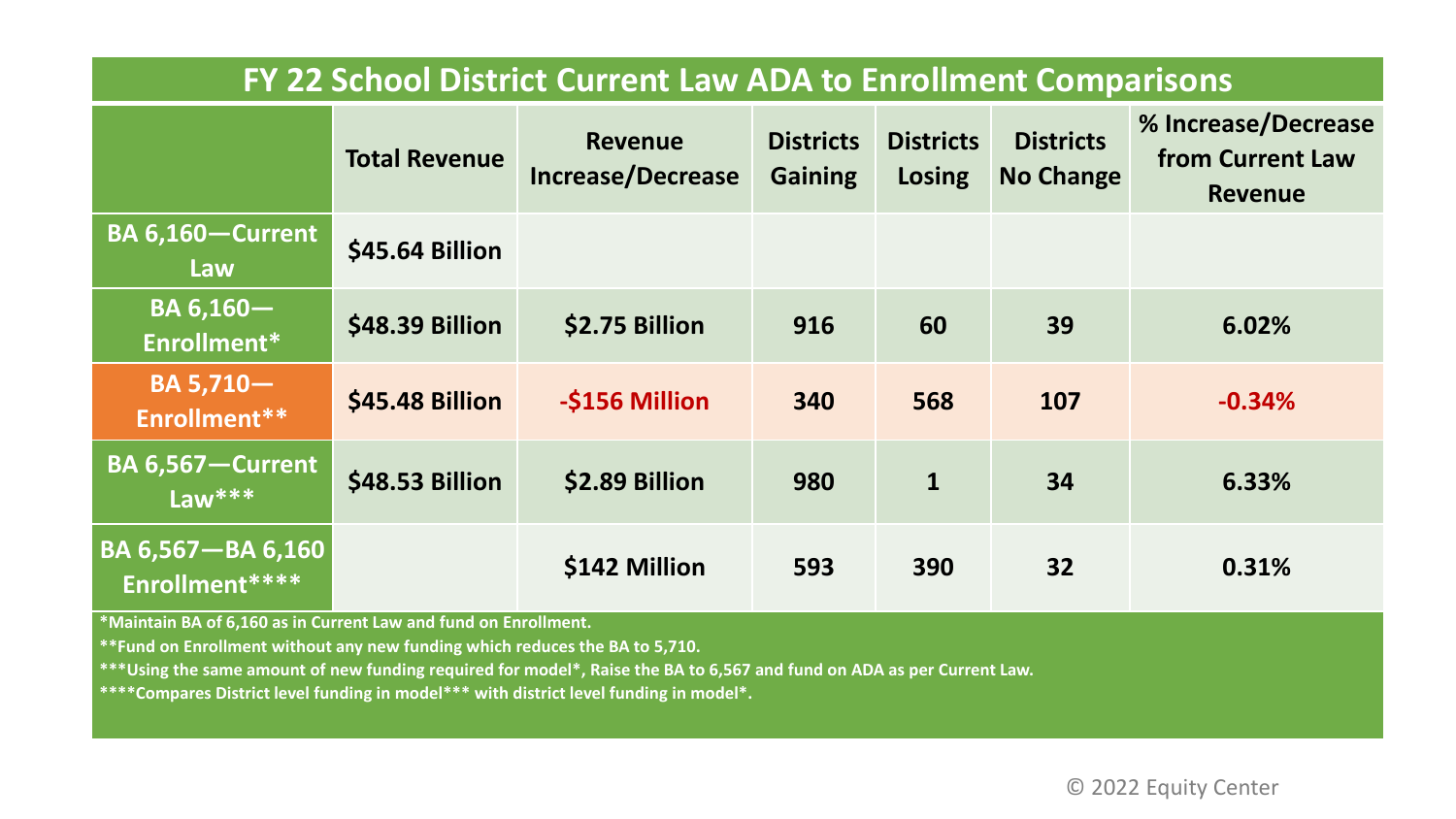| FY 22 Change from ADA to Enrollment-School District to Charter School                                    |                                                     |                                                    |                                                            |                                                           |                                                 |                                                       |  |
|----------------------------------------------------------------------------------------------------------|-----------------------------------------------------|----------------------------------------------------|------------------------------------------------------------|-----------------------------------------------------------|-------------------------------------------------|-------------------------------------------------------|--|
| <b>Comparisons</b>                                                                                       |                                                     |                                                    |                                                            |                                                           |                                                 |                                                       |  |
|                                                                                                          | <b>Total</b><br>Revenue-<br><b>School Districts</b> | <b>Total</b><br>Revenue-<br><b>Charter Schools</b> | <b>School</b><br>District's<br><b>Revenue</b><br>Gain/Loss | <b>Charter</b><br>School's<br><b>Revenue</b><br>Gain/Loss | <b>School</b><br>District's<br>$%$ of<br>Change | <b>Charter</b><br>School's<br>$%$ of<br><b>Change</b> |  |
| <b>BA 6,160-Current Law</b>                                                                              | \$45.64 Billion                                     | \$3.78 Billion                                     |                                                            |                                                           |                                                 |                                                       |  |
| BA 6,160-Enrollment*                                                                                     | \$48.39 Billion                                     | \$4.09 Billion                                     | \$2.75 Billion                                             | \$318<br><b>Million</b>                                   | 6.02%                                           | 8.42%                                                 |  |
| BA 5,710-Enrollment**                                                                                    | \$45.48 Billion                                     | \$3.94 Billion                                     | $-$156$<br><b>Million</b>                                  | \$163<br><b>Million</b>                                   | $-0.34%$                                        | 4.33%                                                 |  |
| <b>BA 6,567-Current Law***</b>                                                                           | \$48.53 Billion                                     | \$3.98 Billion                                     | \$2.89 Billion                                             | \$202<br><b>Million</b>                                   | 6.33%                                           | 5.34%                                                 |  |
| BA 6,567-BA 6,160<br>Enrollment****<br>$*$ Maintain BA of 6.160 as in Curront Law and fund on Enrollmont |                                                     |                                                    | \$142 Million                                              | $-5116$<br><b>Million</b>                                 | 0.31%                                           | $-0.31%$                                              |  |

**\*Maintain BA of 6,160 as in Current Law and fund on Enrollment.**

**\*\*Fund on Enrollment without any new funding which reduces the BA to 5,710.**

**\*\*\*Using the same amount of new funding required for model\*, Raise the BA to 6,567 and fund on ADA as per Current Law.**

**\*\*\*\*Compares District level funding in model\*\*\* with district level funding in model\*.**